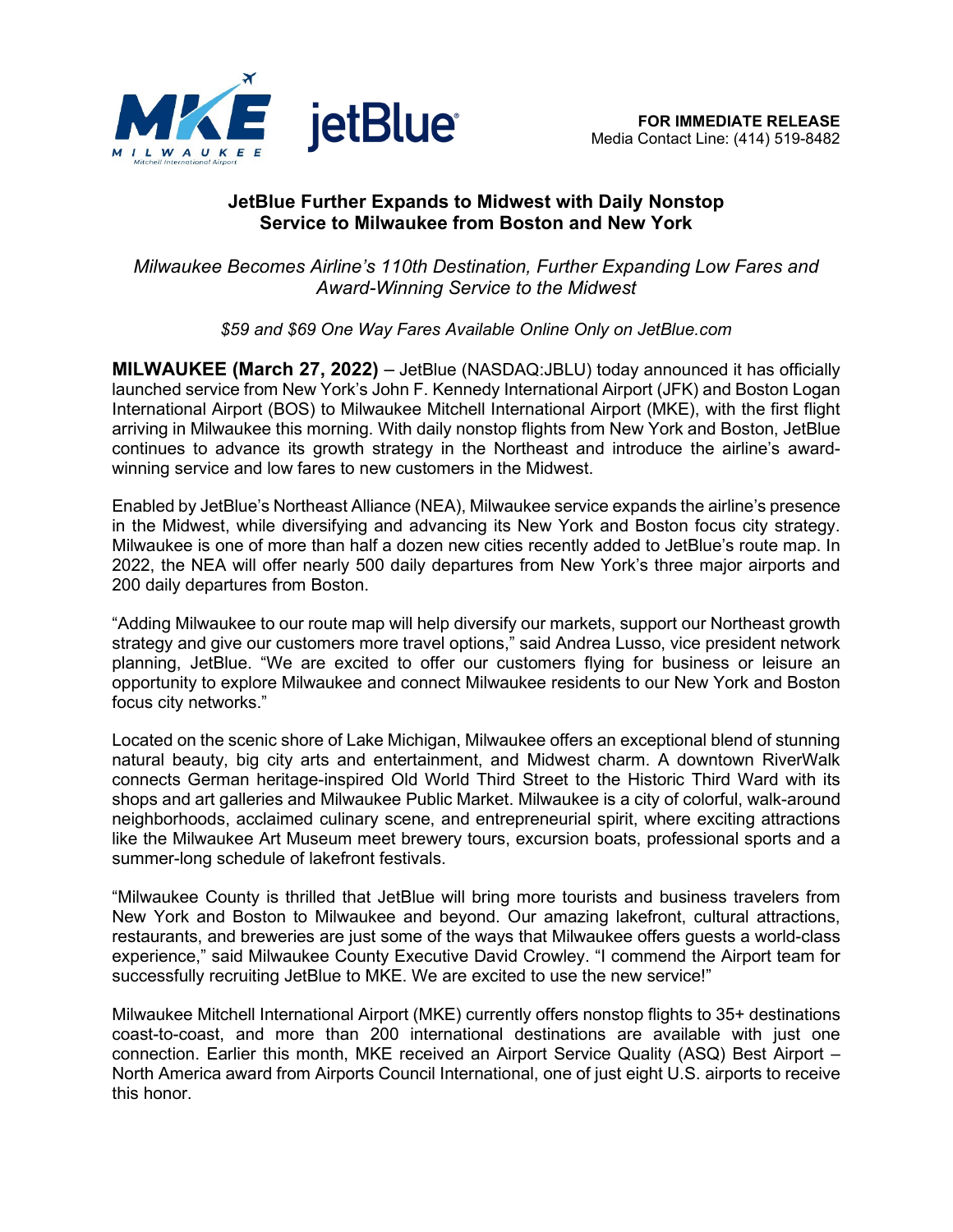"JetBlue's outstanding customer service and in-flight product will be a big hit for Milwaukee travelers," said Airport Director Brian Dranzik, who also serves on the VISIT Milwaukee Board of Directors. "Many people have been asking when JetBlue would come to Milwaukee. I'm glad that day has arrived. With our community's support, JetBlue will do well here and carry many travelers to New York and Boston."

# **Schedule between Boston (BOS) and Milwaukee (MKE) Daily service starting March 27, 2022**

*\*all times local* 

| <b>BOS-MKE Flight #2229</b> | <b>MKE-BOS Flight #2230</b> |
|-----------------------------|-----------------------------|
| $7:30$ a.m. $-9:09$ a.m.    | 5:30 p.m. $-$ 8:45 p.m.     |

#### **Schedule between New York (JFK) and Milwaukee (MKE) Daily service starting March 27, 2022** *\*all times local*

| JFK - MKE Flight #679 | <b>MKE-JFK Flight #680</b> |
|-----------------------|----------------------------|
| 2:59 p.m.- 4:31 p.m.  | 9:57 a.m.- 12:59 p.m.      |

Milwaukee service will operate using Airbus A220 aircraft, a next-generation aircraft that combines style and substance with its game-changing economics and a custom-created cabin design offering an industry-leading onboard customer experience. All JetBlue aircraft offer the airline's award-winning service featuring the most legroom in coach; free and fast Fly-Fi broadband internet; complimentary and unlimited name-brand snacks and soft drinks; and free, live DIRECTV® programming at every seat.

### **Book it better with JetBlue**

To celebrate today's launch, and for a limited time, travelers can take advantage of special \$69 and \$59 one-way fares (c) for flights from New York-JFK and/or Boston to Milwaukee – available online only on [www.jetblue.com.](http://www.jetblue.com/)

Customers who book directly through jetblue.com are guaranteed to find our best and lowest fares, and can enjoy additional benefits including access to all of JetBlue's fare options, as well as fare sales and promotions, some of which may not be available through other third-parties; the ability to earn 2x TrueBlue points and participate in Points Pooling; seamless seat selections and upgrades to Even More® Space; 24/7 direct access to JetBlue's customer service channels; and more.

## **About JetBlue**

JetBlue is New York's Hometown Airline®, and a leading carrier in Boston, Fort Lauderdale-Hollywood, Los Angeles, Orlando and San Juan. JetBlue carries customers across the U.S., Caribbean and Latin America, and between New York and London. For more information, visit [jetblue.com.](https://cts.businesswire.com/ct/CT?id=smartlink&url=http%3A%2F%2Fwww.jetblue.com%2F&esheet=52518631&newsitemid=20211031005021&lan=en-US&anchor=jetblue.com&index=2&md5=30e01693bd45aaf3f5ad52b9b7c8bd12)

JetBlue offers the most legroom in coach based on average fleet-wide seat pitch for U.S. airlines.

Fly-Fi and live television are available on all JetBlue-operated flights. On ViaSat-2 equipped aircraft, Fly-Fi will not be available on portions of some routes, and live television will not be